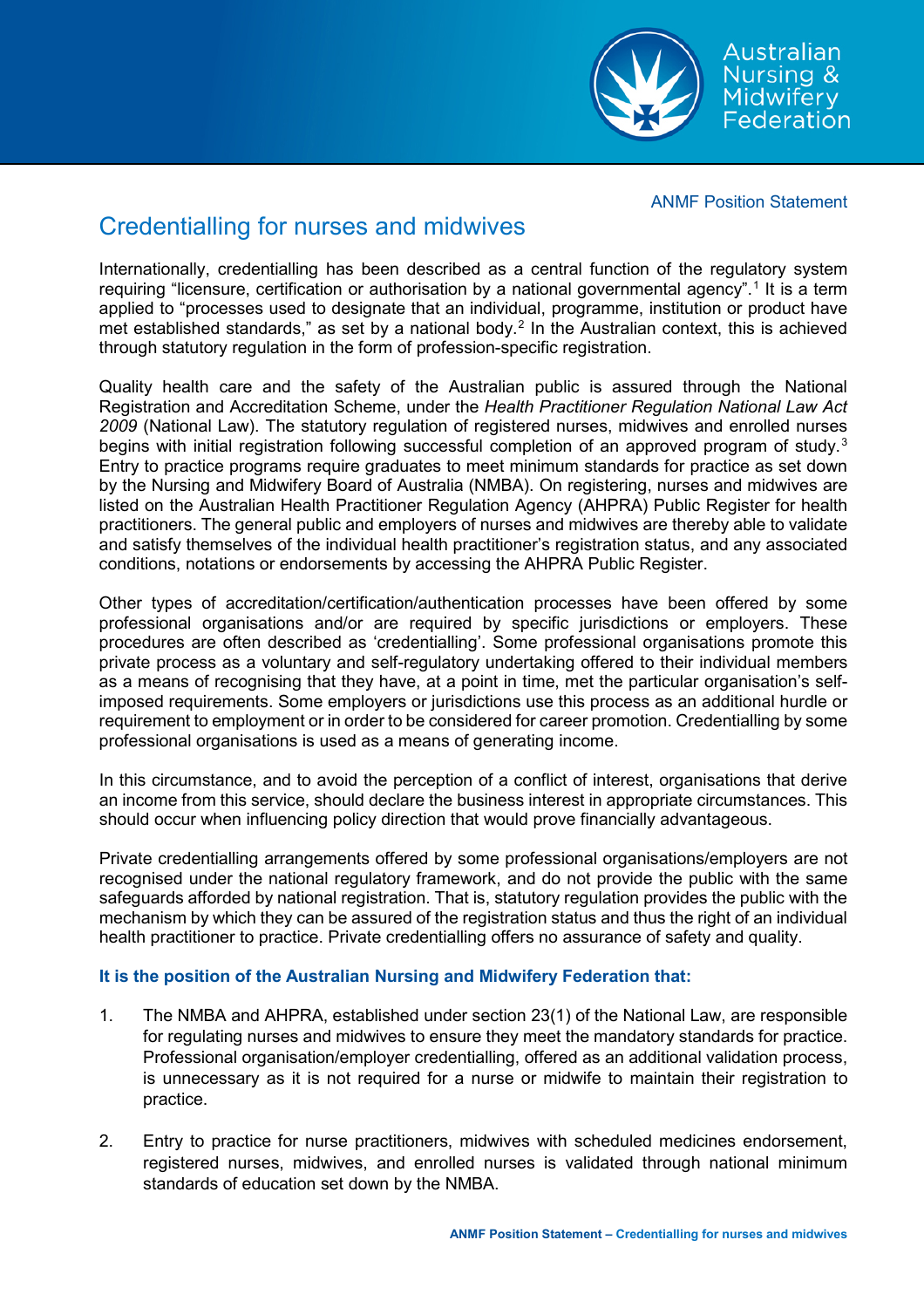

- 3. Accreditation of all nursing and midwifery programs of study leading to initial registration, notations/endorsement are validated using the national accreditation standards of the Australian Nursing and Midwifery Accreditation Council (ANMAC).
- 4. The practice of nurse practitioners, midwives with scheduled medicines endorsement, registered nurses, midwives, and enrolled nurses is validated through regulation as undertaken by the NMBA under the National Law.[4](#page-2-3) The National Law provides for regulation encompassing a Professional Practice Framework<sup>[5](#page-2-4)</sup> and protection of titles.
- 5. Statutory regulation of nurses and midwives provides the necessary mechanism for protecting the public and assuring quality by ensuring individuals, programs of study and education providers meet agreed standards.
- 6. The NMBA continuing professional development requirements for nurse practitioners, midwives with scheduled medicines endorsement, registered nurses, midwives and enrolled nurses assures the public of commitment to ongoing learning for competence to practice.
- 7. There is a broad range of post graduate education programs, in all contexts of practice, offered to nurses and midwives. Completion of these education programs may support advanced practice learning.
- 8. Endorsement on the National Register held by the NMBA and AHPRA, of a nurse or midwife having achieved a post graduate qualification, is a fair and transparent validation mechanism for the professions, the public, other health professionals and employers.
- 9. Separate and often expensive processes of private credentialling provided by some professional organisations should not be required or used as the validation mechanism for specific areas of advanced practice nor for post graduate qualifications.
- 10. There is no place in Australia for private credentialling by professional organisations/employers that leads to restrictive employment practices.
- 11. Our communities should not be deprived of nursing and midwifery services whereby organisations/jurisdictions other than the NMBA propose employment arrangements which are open only to individual nurses or midwives who are privately credentialled by professional organisations.
- 12. Professional organisations offering credentialling services to members for an additional fee, and employers who link promotional positions to the private credentialling process, should carefully consider:
	- a) their ability to protect the public within a private credentialling program;
	- b) the undermining of the National Registration and Accreditation Scheme and associated validation mechanisms for public protection;